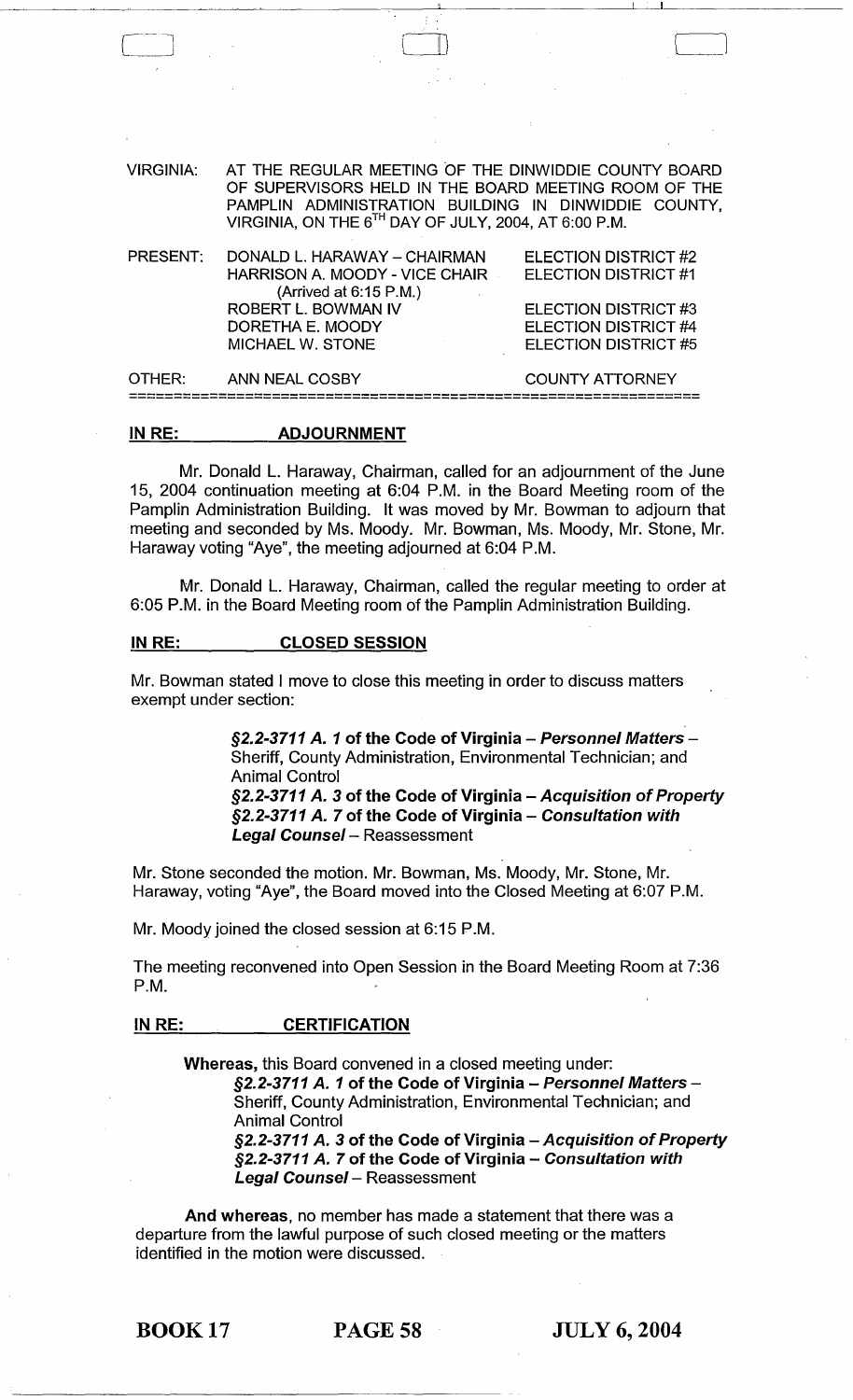Now be it certified, that only those matters as were identified in the motion were heard, discussed or considered in the meeting.

Upon motion of Mr. Stone, Seconded by Mr. Bowman, Mr. Bowman, Ms. Moody, Mr. Stone, Mr. Moody, Mr. Haraway, voting "Aye", this Certification Resolution was adopted.

# IN RE: INVOCATION - PLEDGE OF ALLEGIANCE - AND CALL **TO ORDER**

Mr. Donald L. Haraway, Chairman, called the regular meeting to order at 7:40 P.M. followed by the Lord's Prayer and the Pledge of Allegiance.

# IN RE: AMENDMENTS TO THE AGENDA

The County Administrator requested that the agenda be amended to continue the Closed Session for Personnel Matters - County Administration, Environmental Technician, Animal Control and Appointments; and Acquisition of Property after the regular meeting.

Mr. Stone requested that Consultation with Legal Counsel concerning Legal fees be added to the Closed Session too.

Upon motion of Mr. Moody, Seconded by Mr. Bowman, Mr. Bowman, Ms. Moody, Mr. Stone, Mr. Moody, Mr. Haraway voting "Aye," the above amendment(s) were approved.

# IN RE: MINUTES

Mr. Stone requested that the June 15, 2004 Regular Meeting minutes reflect the Board member comments concerning A-04-5 Adoption of Utility Tax Ordinance before they are approved.

Upon motion of Mr. Bowman, Seconded by Ms. Moody, Mr. Bowman, Ms. Moody, Mr. Stone, Mr. Moody, Mr. Haraway voting "Aye",

BE IT RESOLVED by the Board of Supervisors of Dinwiddie County, Virginia that approval of the June 15, 2004 Regular Meeting is hereby postponed to add the Board comments concerning the adoption of the Utility Tax Ordinance.

# IN RE: CLAIMS

Upon motion of Mr. Stone, Seconded by Mr. Bowman, Mr. Bowman, Ms. Moody, Mr. Stone, Mr. Moody, Mr. Haraway voting "Aye",

BE IT RESOLVED by the Board of Supervisors of Dinwiddie County, Virginia that the following claims are approved and funds appropriated for same using checks numbered 1040165 through 1040251, 1045252 through 1045342, and 1045344 through 1045355 (voided check number(s) 1040084 - 1040088, 1040164,1040252 -1045251).

# FY - *03/04*  **Accounts Payable:**

| (101) General Fund           |    | \$459,705.23 |
|------------------------------|----|--------------|
| (103) Jail Commission        | \$ | 90.13        |
| (209) Litter Control         | \$ |              |
| (222) E911 Fund              | \$ | 1.992.69     |
| (225) Courthouse Maintenance | \$ | 60.00        |
| (226) Law Library            | S  | 28.20        |
| (228) Fire Programs & EMS    |    | \$331,380.59 |

BOOK 17 PAGE 59

JULY 6, 2004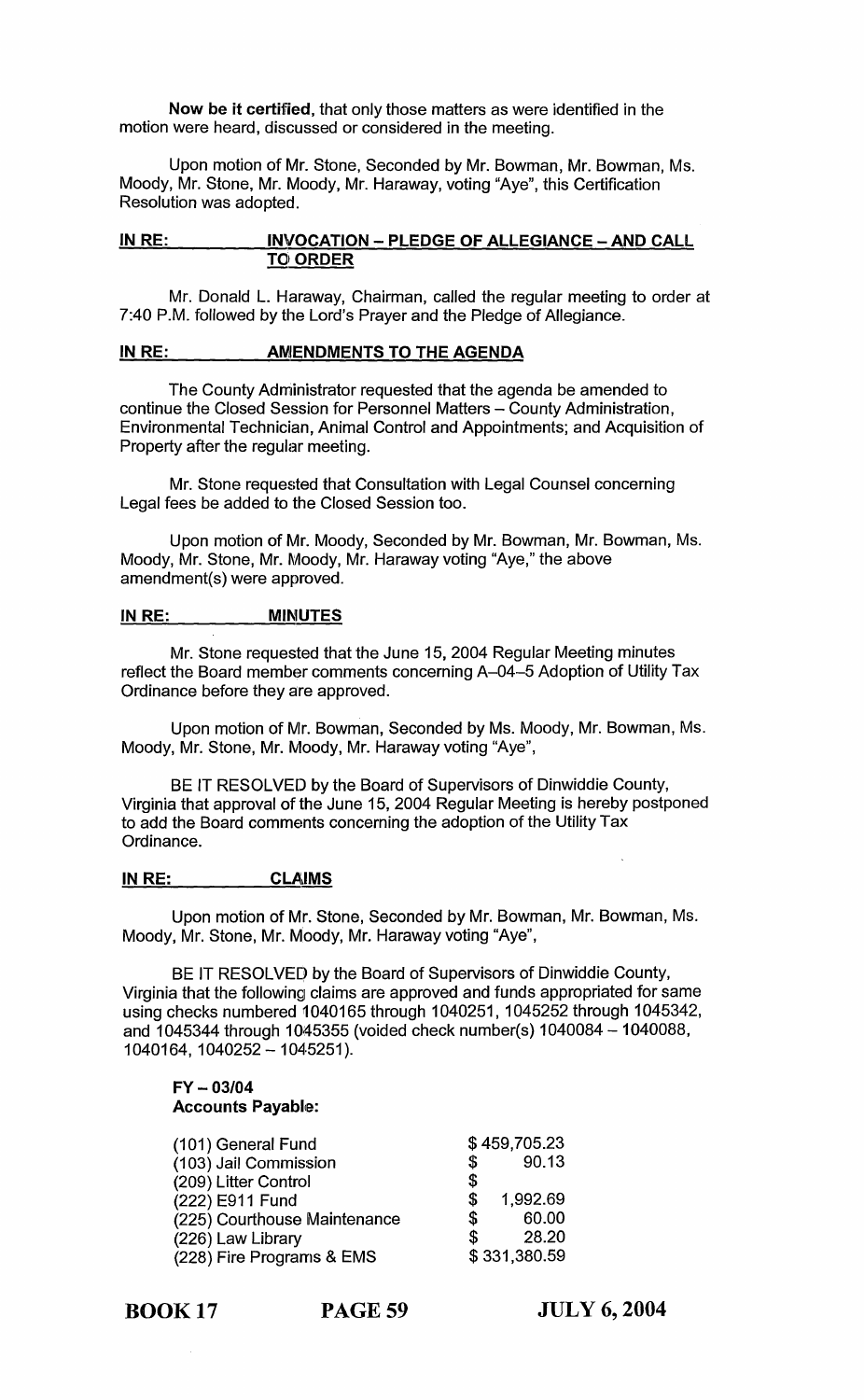| (229) Forfeited Asset Sharing<br>(304) CDBG Grant Fund<br>(304) Capital Projects Fund<br>(401) County Debt Service | \$<br>\$<br>233.59<br>\$138,937.82<br>24,653.44<br>S.  |
|--------------------------------------------------------------------------------------------------------------------|--------------------------------------------------------|
| <b>TOTAL</b>                                                                                                       | \$<br>957,081.69                                       |
| <b>PAYROLL 06/30/04</b>                                                                                            |                                                        |
| (101) General Fund<br>(222) E911 Fund<br>(229) Forfeited Asset<br>(304) CDBG Fund                                  | \$461,702.19<br>\$<br>3,592.36<br>\$<br>\$<br>7,658.89 |
| <b>TOTAL</b>                                                                                                       | 472,953.44<br>S                                        |
| FY-04/05<br><b>Accounts Payable:</b><br>(101) General Fund                                                         | \$116,063.49                                           |
| TOTAL                                                                                                              | \$116,063.49                                           |
|                                                                                                                    |                                                        |

# IN RE: AUTHORIZATION TO ADVERTISE INFORMATION TECHNICIAN POSITION

 $\begin{tabular}{|c|c|c|c|c|} \hline \quad \quad & \quad \quad & \quad \quad \\ \hline \quad \quad & \quad \quad & \quad \quad \\ \hline \quad \quad & \quad \quad & \quad \quad \\ \hline \quad \quad & \quad \quad & \quad \quad \\ \hline \quad \quad & \quad \quad & \quad \quad \\ \hline \quad \quad & \quad \quad & \quad \quad \\ \hline \quad \quad & \quad \quad & \quad \quad \\ \hline \quad \quad & \quad \quad & \quad \quad \\ \hline \quad \quad & \quad \quad & \quad \quad \\ \hline \quad \quad & \quad \quad & \quad \quad \\ \hline \quad \quad & \quad \quad & \quad \quad \\ \hline \$ 

 $\Box$ 

Upon motion of Mr. Stone, Seconded by Mr. Bowman, Mr. Bowman, Ms. Moody, Mr. Stone, Mr. Moody, Mr. Haraway voting "Aye",

BE IT RESOLVED by the Board of Supervisors of Dinwiddie County, Virginia,that Administration was authorized to advertise for the Information Technician Specialist Position.

# IN RE: UPDATE ON GENERAL REASSESSMENT - WINGATE & **ASSOCIATES**

Mr. Harold Wingate of Wingate & Associates commented that they are very close to completing their fieldwork on the reassessments. He stated they are in the process of going back and rechecking buildings that were partially completed at the time of their visit or any new permits that need to be checked for the first time. This would be done before reassessment notices are sent out. He stated that they anticipate getting to the public hearing part of their job about October 1, 2004. He said the reason for the October 1, 2004 time frame was because there is a lot of clerical and computer checks and rechecks that remain to be completed. In October they will be sending out notices and holding meetings with any concerned citizens or property owners that wish to meet with them. He stated that they will also have print outs of all the property assessments in the county so anyone wishing to see them or check them may do so. He stated that they are not at the stage in their calculations to let the county or citizens know what the exact increases have been with the assessment, but they will have that information by the time they release the notices to the public.

### IN RE: JAIL STUDY PRESENTATION - EDWARD POWELL

Mr. Edward Powell of Powell Consulting Services stated that he performed a Jail usage and consolidation study that involved Brunswick County, Dinwiddie County and Southside Regional Jail involving Emporia & Greensville. He stated that when they did the study each of the participants were experiencing some level of over crowding. He stated that he defined over crowding as "having more inmates than your rated capacity, which is assigned by the Department of Corrections". The purpose for this study was first to forecast each participant's capacity needs out to the year of 2017. The reason for going

BOOK 17 PAGE 59 JULY 6, 2004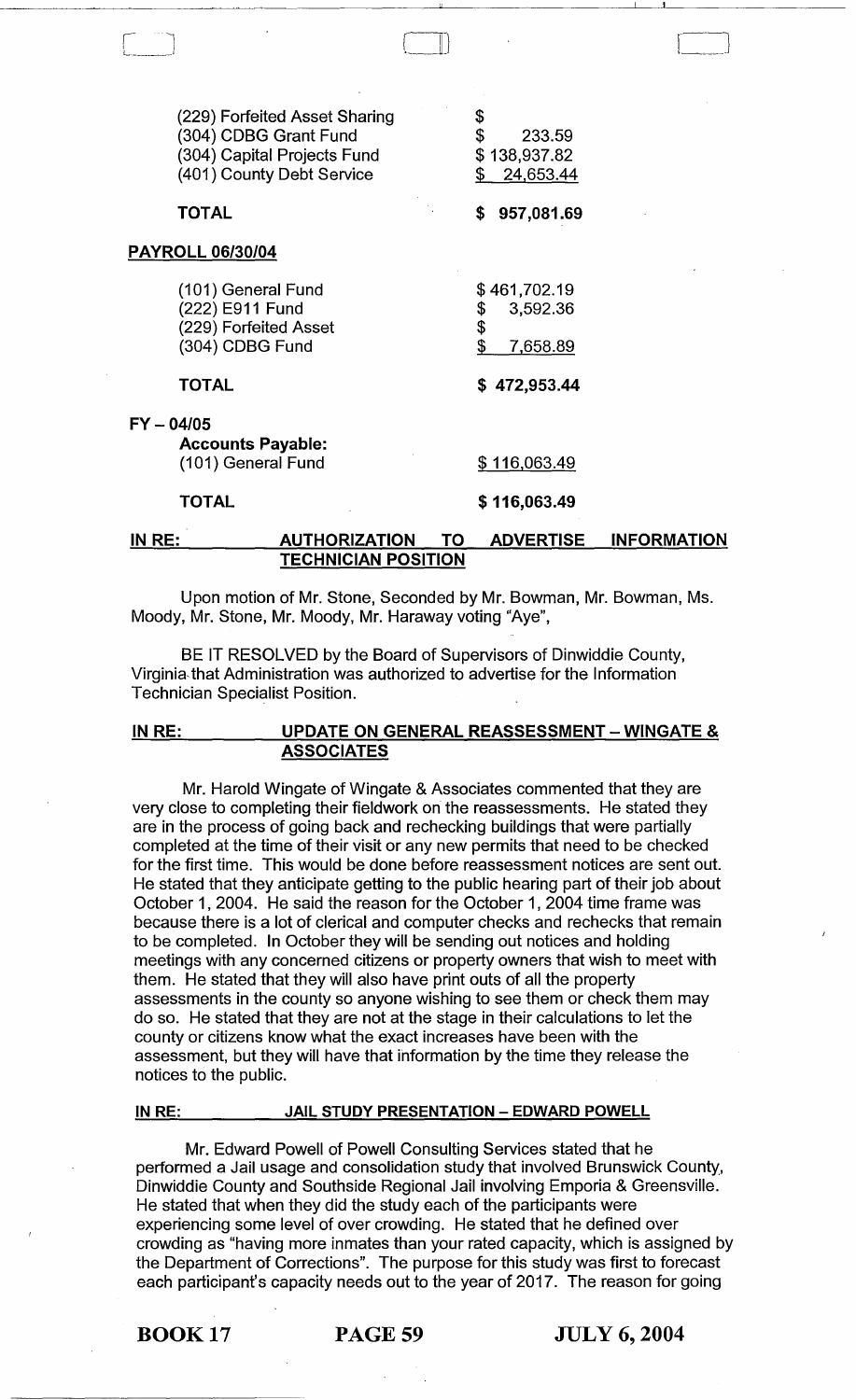out that far was because the Board requires a locality that is looking at expanding to forecast ten years from their expected date of occupancy. The second purpose for this study was to quantify (ballpark) the expansion cost. And two options were looked at. He said the first option would have each jurisdiction expanding local detention capacity to handle their needs; and the second option would have SSRJ expanding with Brunswick & Dinwiddie as members joining. He stated that the state participates in the reimbursement of approved project cost. He said the state would pay 25% of the local expansion cost if Dinwiddie decided to do it and not be a part of the authority. He said the project cost includes both construction and soft cost such as A&E fees, surveys, inspections and others. He said the state would pay 50% if the County were to do the expansion as a part of a regional jail.

He commented that he did a study of the Dinwiddie County Jail also. The jail was built in the early 70's and officially opened in 1972 with an operating capacity of 32. He concluded that the condition of the jail was clean, well run and secure. He found nothing wrong with the jail. He stated that if the county was going to do anything locally to expand their jail capacity, his recommendation is that they do not attempt to renovate the current jail. But it is all right to bring the jail up to current electrical and mechanical standards. If the County were to renovate the secure detention space they would run into some problems with standards. He said one example would be the cell size. Most of the cells in the jail are 35 square feet and current standards require 70 square feet. Another example is the programmed space, which requires 30 square feet per bed of operating/rating capacity and the County does meet that standard. The best solution would be to leave the current jail intact and connect or put something close to it. He stated that it would cost a minimum of \$3.2 million dollars to replace the current jail, as it exists now. He stated the County has three options. The first option would be not to expand the detention capacity and continue to pay to house inmates in other jurisdictions. The second option would be to build the needed detention capacity in Dinwiddie and request the 25% reimbursement of the approved construction cost. He stated that this option would cost the County as follows: All new capacity (County Cost) \$20.3 million: Retain existing jail (County Cost) \$17.9 million: Retain & Double bunk (County Cost) \$15.5 million. The third option would be to request membership in the Southside Regional Jail and then as a member of the authority, request 50% reimbursement for Dinyviddie's share of the approved construction cost for expansion of the Regional Jail. He stated that this option would cost the County as follows: Build total need at SSRJ and do not retain local detention capacity (County Cost) \$12.9 million: Retain Local Detention Capacity (County Cost) \$11.3 million: Retain & Double Bunk (County Cost) \$9.7 million. He stated that his recommendation to the County is for them to request membership in the Southside Regional Jail Authority and use that as an "overflow" jail. It should be used primarily for sentenced inmates, pretrial inmates after initial court appearances and weekenders. He stated that the County should continue to use the Dinwiddie County Jail capacity with some double bunking. He said the County should use it for initial pre-trial inmates, County workforce and County work release. He stated that the County should move forward to obtain an exception to the moratorium that currently exists on jail projects. He concluded his report by giving some key dates/actions that the County should give ear and eye too. The first date/action was for the County to obtain exception to the moratorium during the 2005 General Assembly Session. He stated an appropriations act budget amendment could be handled by a senator or a delegate. The second date/action only applies if the County enters into the process. He stated the state would then require them to do a community based corrections plan and a planning study submitted by March 1,2007. For planning purposes the County should give themselves four months for the completion of the community based corrections plan and three months for the planning study. He also stated that there is a treasurer application that needs to be submitted by July 1, 2007 to get put in line for reimbursement. He pointed out that all the counties that have gone through this process have been funded by the general assembly.

BOOK 17 PAGE 60 JULY 6, 2004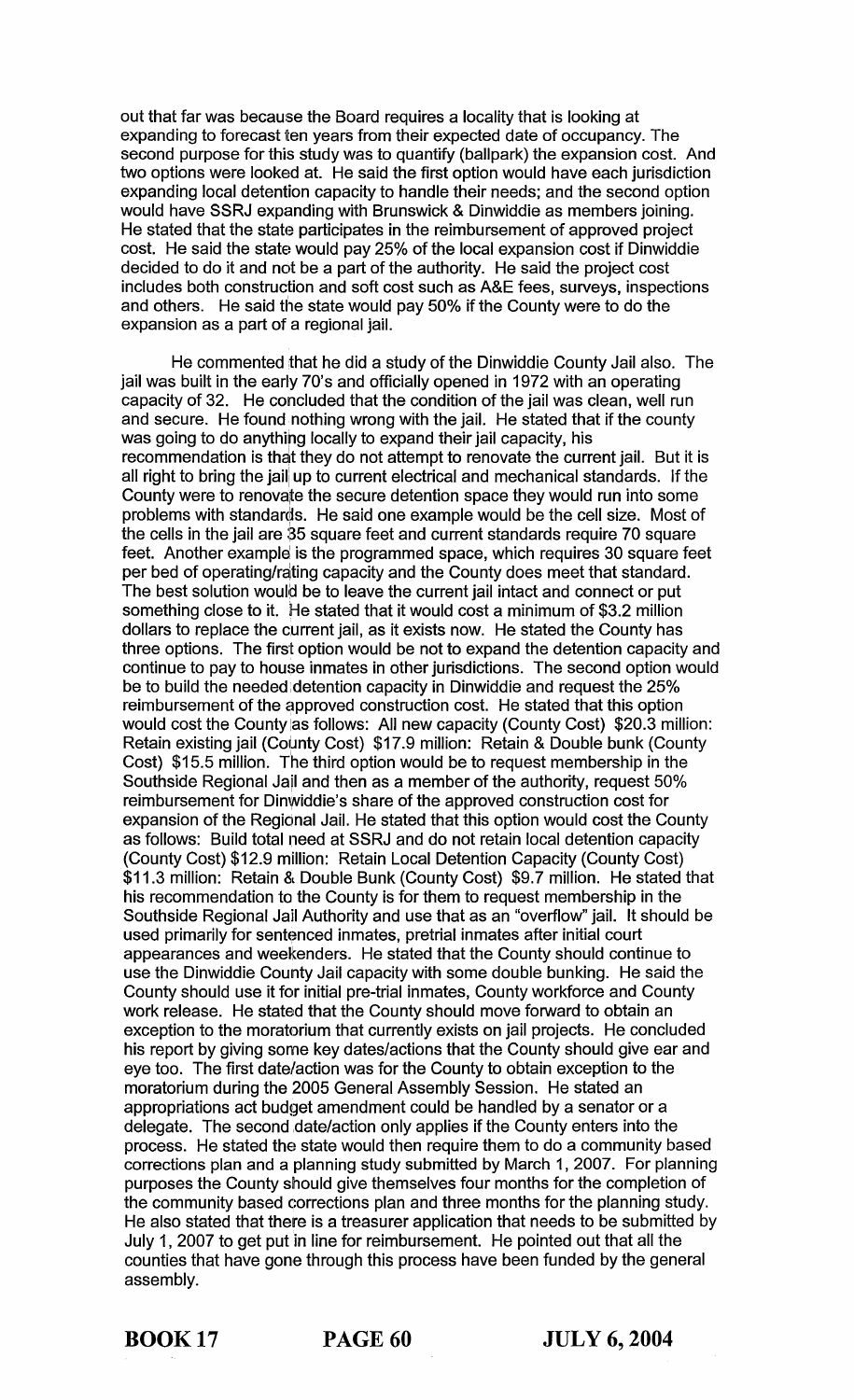Mr. Haraway asked if there was anything done to show the annual operating cost for each option listed on page 7 of the hand out. Mr. Powell replied that the operating cost was only done for the Joint and Southside Regional Jail. Staff was asked to provide the operating cost for the jail.

 $\begin{pmatrix} 1 \\ -1 \end{pmatrix}$ 

 $\boxed{\phantom{1}}$ 

# IN RE: PUBLIC HEARING - CONVEYANCE OF COUNTY PARCELS IN WEST PETERSBURG TO HABIT FOR .HUMANITY

This being the time and place as advertised in the Monitor on June 16, 2004, June 23, 2004, and June 30, 2004 for the Board of Supervisors of Dinwiddie County, Virginia to conduct a Public Hearing to solicit public comment on the following matter:

# TRANSFER OF LAND TO HABITAT FOR HUMANITY WEST PETERSBURG SUBDIVISION - GREENSVILLE AVENUE

Mr. William Scheid, Director of Planning, stated the memo he was going to read was included in the Board packets. "The attached information is submitted for your review and action. Last fall the Board of Supervisors conveyed a building lot adjacent to this parcel to Habitat for Humanity. The Department of Housing and Community Development approved the conveyance. Habitat for Humanity built a home for a qualifying low to moderate-income family and has conveyed a deed to the family.

The County is obligated to convey the remaining land parcels on Greensville Avenue to qualifying organizations that will build housing for low to moderate-income families. This obligation was part of the Community Block Grant program that the County participated in the early 1990's.

The Board needs to authorize the County Administrator and the County Attorney to prepare all legal documents needed for the land conveyance and to sign such documents on behalf of the Board of Supervisors. The property under consideration is designated as Section 21A(1)- Parcels 343, 344, 345 and 346 by the Commissioner of the Revenue's tax maps and is more specifically detailed by the plat prepared by R. H. Gordon, survey, dated April 16, 2004, entitled 'plat showing a proposed house location on lots 343, 344, 345 & 346 in West Petersburg'."

Mr. Haraway asked Mr. David Roan from Habitat for Humanity if he had anything to add to what Mr. Scheid discussed.

Mr. Roan stated that he does not have anything to add, but he would answer any questions that anyone would have.

Mr. Bowman asked if it is normal procedure to build a house first on a lot and then transfer the land.

Mr. Scheid stated that it is not normal procedure. He went on to say that Habitat had a client and time was of the essence, so to expedite the matter they were allowed to begin construction on the lot. He also said he did not think the Board would disapprove of the project, because they had approved the previous project in October of last year. He said the County is responsible for marketing the lots and if they do not market them the County has to reimburse the state, as a part of the Community Development Block-Grant Program, approximately \$17,500 per lot. He stated that the state has been lenient in the past with the County not doing anything with the lots, but they are not without patience and time is becoming an issue with the lots.

BOOK 17 PAGE 60 JULY 6, 2004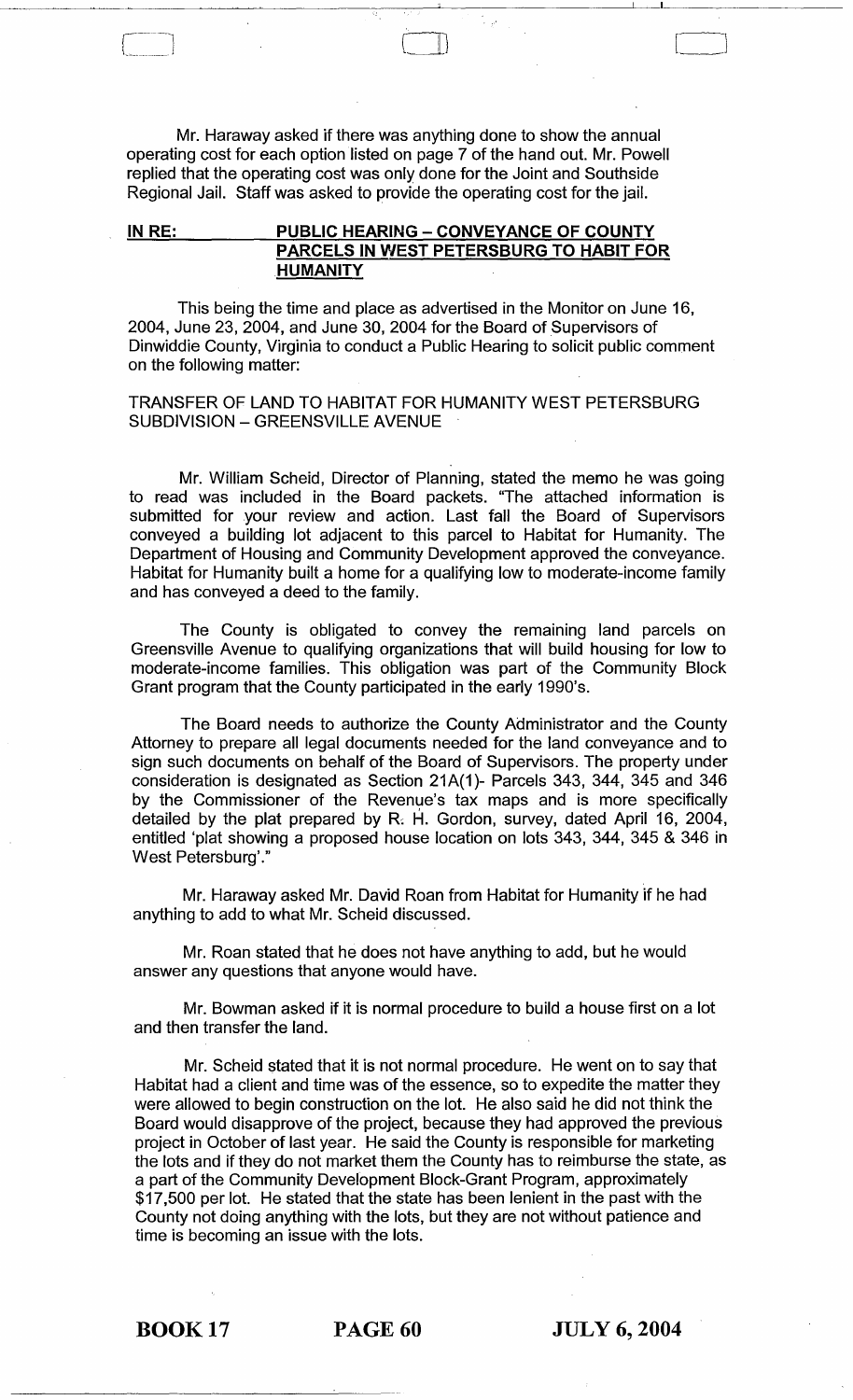Mr. Bowman asked if the Planning Department was going to follow the same procedure with other available lots in the future. Mr. Scheid responded that the Planning Department would not.

Mr. Haraway opened the public hearing for comments. The following persons spoke in opposition to the conveyance of the property to Habitat for Humanity.

1. Mr. Peter Jeffery - Pastor of First Baptist Church West Petersburg stated he was here to represent the community known as West Petersburg Vicinity & Awareness, Inc. Mr. Jeffrey commented on July 17,1990, which will be14 years shortly, he appeared before the Board of Supervisors and requested that a revolving fund be established for the revitalization of West Petersburg and Piney Beach. Your predecessors approved the funding for 20 properties. He reported because of the commitment of the County's administrative staff and citizens of West Petersburg there was a historical change made in that community. Sixteen sllbstandard and blighted houses were eliminated, two roads were curbed and guttered and the drainage systems were completely overhauled. Eight to nine renters were converted to property owners. Tax values increased significantly and as a result of that 5 or 6 new houses were built in West Petersburg. He commented the reason he was frustrated and disappointed was because in recent years he felt their organization had not been received or assisted like it was in the beginning. They also had been told on many occasions that this could not be done or that could not be done because of the rules and regulations. However, he found out when it was convenient, rules can be bent and regulations can be changed, depending on who is asking. WPVA has been struggling for eight years to provide housing on that property. At one point they were prepared to build two houses, but because of unsubstantiated rumors, their housing opportunities were taken from them, which almost caused the organization some financial hardships. In 1996 he commented WPVA realized that they were going to have a problem building on the lots on Greensville Avenue and they went to Habitat for Humanity for assistance. They informed us that they did not build on government property. Apparently the policy changed but Habitat did not approach WPVA to let them know.

Continuing he commented WPVA had certain standards they wanted to have built in West Petersburg if they had been given the opportunity. Habitat for Humanities did not approach WPVA with a proven legitimate incorporated organization that represents the interest of West Petersburg. Habitat was given considerations that WFVA never received. They did not realize that the property could be conveyed before the house was built; but that was the consideration given to Habitat. WPVA was met with difficulty and given reason why they couldn't be assisted the way Habitat was. Habitat also disrespected the residents of Old West Petersburg by changing the name of the community without talking to the members of the community. Habitat for Humanities changed the name of the community to "Gracie Circle" without giving any considerations to the residents. There would be no property to build on if it were not for the efforts of WPVA. They were the ones that struggled to bring the community to where it is and it is not right for this Board, regardless of what the State tells them, to come in and trample on the sensibilities of this community without coming in and asking them what they thought and how they felt. WPVA is disappointed that they are not receiving the same considerations and support. When property is being built on it has to be insured and if you do not own the property you are not responsible for the insurance. Habitat has been given financial considerations that were never given to WPVA because they do own the properties and have to pay the premiums for it. WPVA has a plan to complete the projects they began; it belongs to them and they have struggled and they have not gotten any help from this government for the last few years and they expect to get the same considerations being given to Habitat for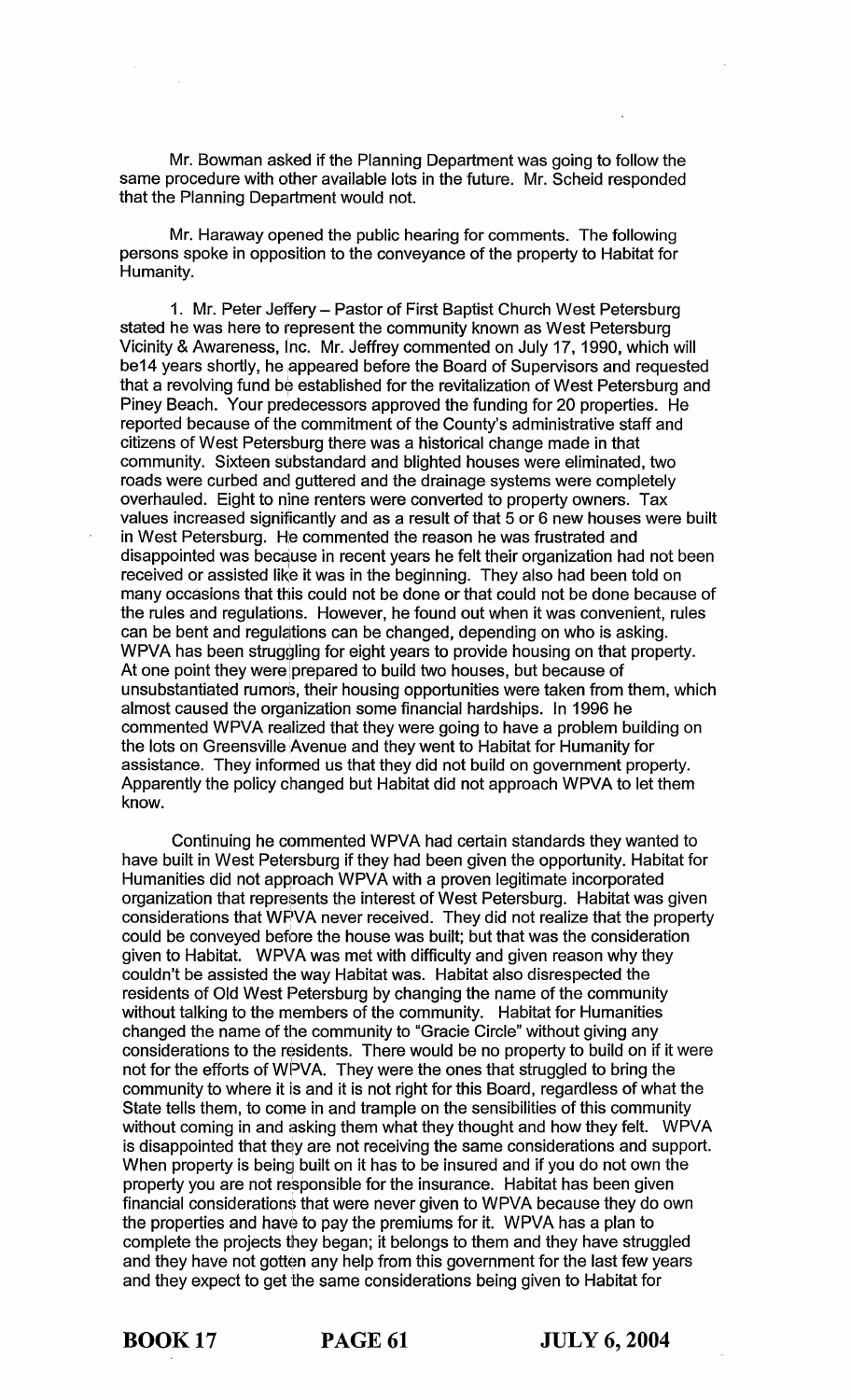Humanities. The Chairman requested that Mr. Jeffrey<sup>®</sup>bring his comments to a<br>closure. **closure.** I also a series of the series of the series of the series of the series of the series of the series of the series of the series of the series of the series of the series of the series of the series of the series

 $\overline{a}$ .  $\lfloor \ \ \rfloor$ 

> Mr. Jeffery presented a resolution to the Board for their consideration to provide monetary support to guarantee the 25% matching funds for WPVA to secure the CHDO Operating Assistance Grant to assist them in completing the project in West Petersburg. He provided a letter from the Department of Housing and Community Development informing WPVA of the approval of a CHDO Grant in the amount of \$50,000 contingent upon the hiring of a project manager and submittal of a construction schedule within 60 days and a state organization certification. .

2. Leonard Davis - 5004 Olgers Road, Sutherland, VA - commented he had been working with the organization for 10 years and had been to the Planning Department several times trying to get assistance and had been turned down. He said he had put in a lot of hours doing rehab and working on houses and he did not understand why the County didn't want to work with them.

3. Eva Ellis - Pastor, Macedonia Missionary Church, resident of West Petersburg - stated they had worked hard in West Petersburg and they felt they had been mistreated. She requested that the Board consider helping the residents.

4. David Roan - Habitat for Humanity - stated they had tried to get in touch with Mr. Jeffrey to get him involved with the project but he did not return their calls. Mr. Roan commented Habitat is willing to help WPVA and do what the County wants us to do but if they won't call us back we can't meet with them. Mr. Roan stated it was their understanding that Mr. Jeffrey was the person in charge and they were depending on him to lead them where they needed to go. He said he did not want to argue the point but Habitat was into building affordable houses and they were willing to do whatever the County wanted them to do. ..... Mr. Jeffrey stated Habitat for Humanities needed to meet with the representatives of WPVA and ask them what they could do for them.

Mr. Haraway closed the public hearing.

Mr. Bowman commented there are two organizations here trying to better the community. He said he felt it was a wonderful thing for these people to donate their time and efforts in the West Petersburg community. WPVA and Mr. Jeffrey have gone beyond the call of duty in cleaning up the community and they deserved a lot of credit for that. He stated he felt it was only fair to give WPVA a lot since the County had given a lot to Habitat for Humanity. He commented he just wanted to see everyone treated the same.

Mr. Scheid explained he had signed off on the building permit before Habitat for Humanity had the property, but he didn't realize it was going take this long to get the paperwork to the Board. He said he let things get out of hand by signing off on the permit and he apologized for that. Mr. Scheid said he did not know the community would have a problem with Habitat nor did he realize they would move forward that quickly on the construction. However, there were . certain things that they did do insurance wise, a low to moderate-income family was identified, the property was surveyed, but unfortunately the paperwork did not get to the Board.

Mr. Haraway asked how many houses has WPVA built since 1990? Mr. Jeffrey replied from 1990 - 1994 two houses were built and in 1996 WPVA planned to build two more houses but Mr. Scheid pulled the conveyances because someone was complaining.

Mr. Haraway called for a motion.

in'ny fivondronan-kaominin'i Castro ao amin'ny faritr'i Nord-Amerika amin'ny faritr'i Nord-Amerika amin'ny faritr'i Nord-Amerika ao Frantsa.<br>Ny INSEE dia mampiasa ny kaodim-paositra 2008–2014. Ilay kaominina dia kaominina

**BOOK 17 PAGE 61 JULY 6, 2004**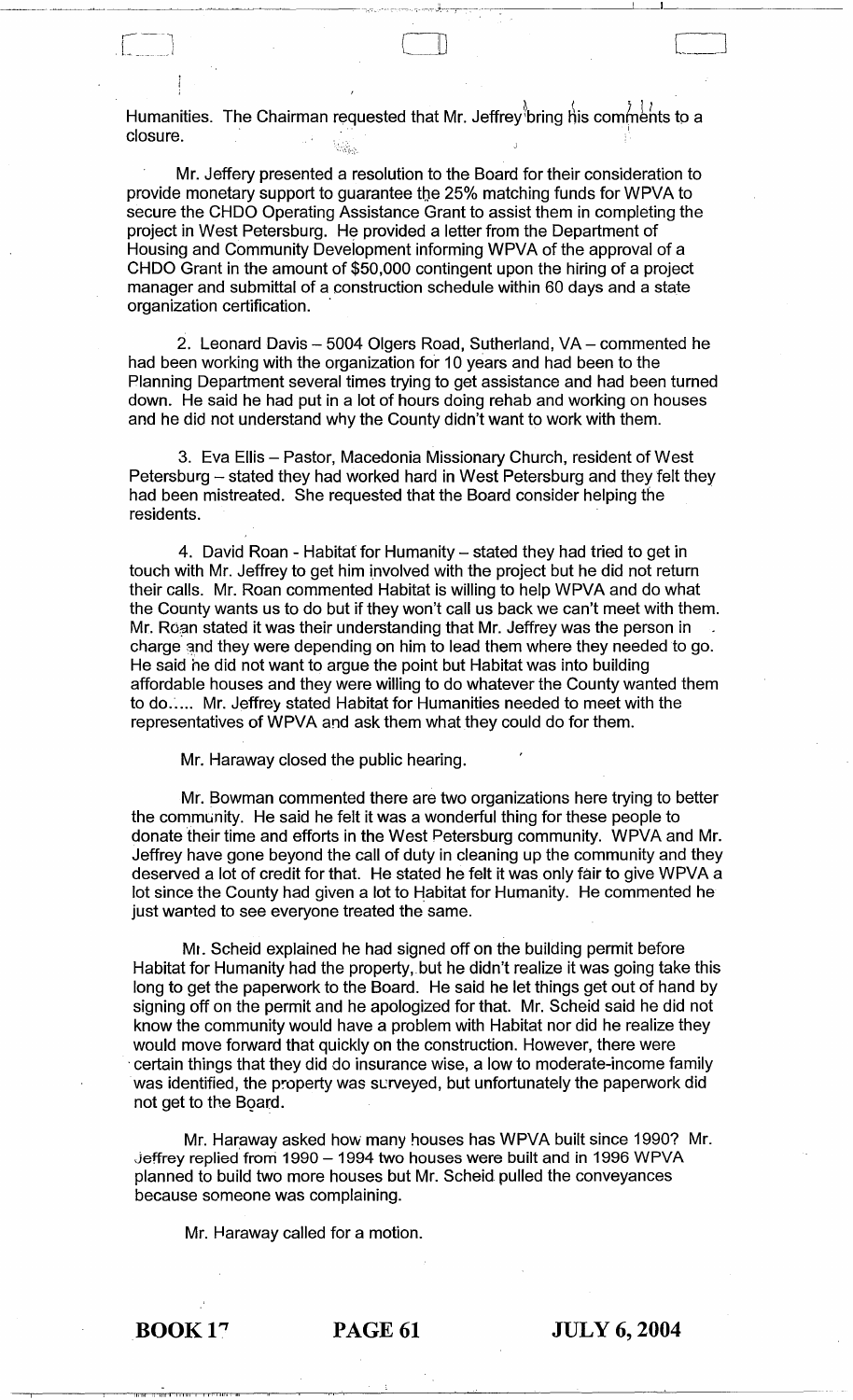Mr. Bowman stated the Board needed to move forward on the conveyance but he was concerned that one group was given a vocal agreement to go ahead and build on it, which he felt was collateral in the bank for construction. So when it is done for one group it should have been done for the other group. If it had been done for WPVA they probably could have built all of the houses in West Petersburg. Continuing he said some mistakes have been made but they needed to move forward with this. He commented neither of these organizations are doing it for their personal gain; they were doing it for the betterment of the community.

Upon motion of Mr. Bowman, Seconded by Ms. Moody, Ms. Moody, Mr. Stone, Mr. Bowman, Mr. Moody, Mr. Haraway, voting "Aye",

 $~\cdot$ 

Mr. Moody suggested that Habitat meet with WPVA to go over what they plan to build on the next lot.

BE IF RESOLVED by the Board of Supervisors of Dinwiddie County, Virginia that the County Administrator and the County Attorney are authorized to prepare all legal documents needed for the land conveyance, for Section 21A(1)-Parcels  $343, 344, 345$  and 346 in West Petersburg, and to sign such documents on behalf of the Board of Supervisors.

# **IN RE: . . \_\_\_\_\_ PUBLIC HEARING - A-04-9 - FIRE LANE ORDINANCE**

This being the time and place as advertised in the Monitor on June 23, 2004 and June 30, 2004, for the Board of Supervisors of Dinwiddie County, Virginia to conduct a Public Hearing to solicit public comment on the following matter: h gi

 $i$  :  $\frac{1}{2}$ AN ORPINANCE TO ENACT SECT;(ON 14-7 OF THE CODE OF THE COUNTY) OF DINWIDOF, VIRGINIA TO REGULA'TE PARKING, STOPPING, AND  $\le$ TANDING IN FIRE LANES OR NEAR (!) RE HYDRANTS IN THE CCUNTY

Mr. Haraway peened the public hearing for citizen comments. No one  $\cdot$ spoke in support or apposition to the ordinance.

 $Mr$  Haraway closed the public hearing.

Mr. Bowman commented this was needed in his district at the Food Lion and he had received many calls from residents about the situation; but the To inty J les not have a fire 'ane ordinance in place so there was nothing the Sheriff's Department could do. He stated he felt the ordinance was greatly  $\cdot$ )eeded.

U::on motion of Mr. B iwman, Seconderl by Ms. Moody, Ms. Moody, Mr. Siene, Mr. Rowmari. Mr. Moody, Mr. Haraway, voting "Aye", Section 14-7 of the Code of the County of Dinwiddie, Virginia was herein enacted to read as follows:  $\mathbf{J}^{\prime}$  . The set of the set of the set of the set of the set of the set of the set of the set of the set of the set of the set of the set of the set of the set of the set of the set of the set of the set of the set

WHEREAS, in certain public and private barking areas in the County vehicles parked, stopped, or standing in areas designated as fire lanes or in close. ~'{)(imiW tc +;"'3 *1yr* -9'nts wl-:,ethe: !oon-ed on public or private property could it mede access to such areas by public safaty and/or fire department personnel and endancer the 'ives and property of diffrens; and

WHEREAS, the Sode of Virginia permits localities to enact an ordinance making owhers of vehicles observed parked, stopped, or standing in a fire lane or in diose provinity to a fire hydrant on public or orivate property subject to a penalty;

NOW THEREFORE BE IT ORDAINES, that in the interest of public health, safety, and welfare and pursuant to the authority granted to it under §§ 46.2-(1990) et seq. and 46.2-1306 of the Code of Virginia that Section 14-7 of the Code of the Gounty of Dinviddie. Yirginie be shacred to read as follows:

l

 $\overline{B}$ OQK $\overline{1}$  **PAGE 62** J1JL Y 6, 2004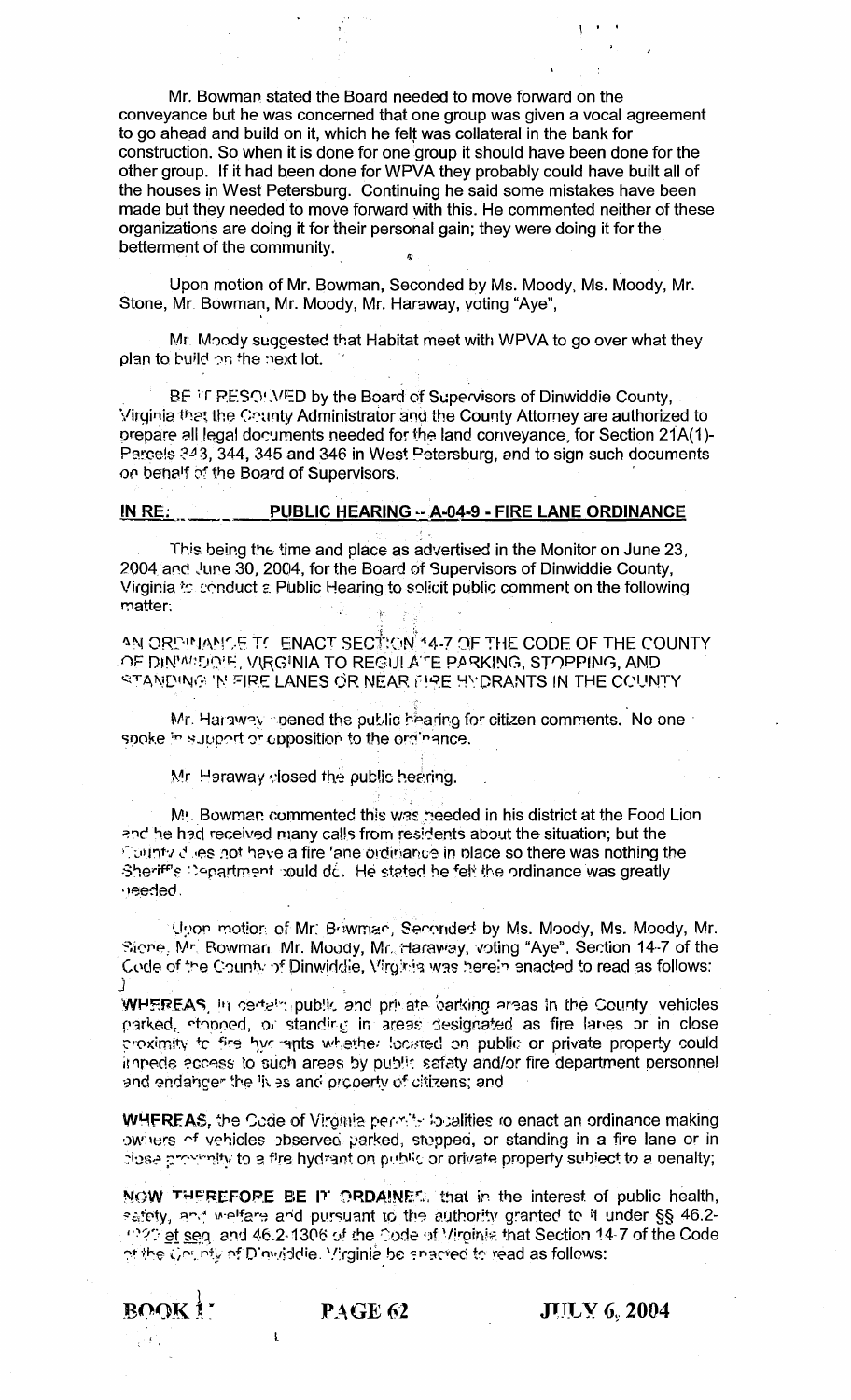# $\bf{Sec.~14-7~Parking,~stoppin}$

 $\sim$   $\sim$   $\sim$ 

, '' and '' and '' and '' and '' and '' and '' and '' and '' and '' and '' and '' and '' and '' and '

," .,

(a) Issuance of citation. No person, except law enforcement or fire and rescue personnel in performance of their official duties, shall park a vehicle (including, but not limited to, automobiles, trailers, and semi trailers) or permit it to stand, whether attended or unattended, in any of the following places: Sec. 14-7 Parking, stopping and standing.<br>
Sec. 14-7 Parking, stopping and standing.<br>
Secure personnel in performance of their official duties, shall park a vehicle<br>
including, but not limited to, automobiles, trailers, an

 $\mathcal{O}(t^2)$ 

,  $\mathcal{G}^{\mathcal{G}}$  ,  $\mathcal{G}^{\mathcal{G}}_{\mathcal{G}}$  ,  $\mathcal{G}^{\mathcal{G}}_{\mathcal{G}}$  ,  $\mathcal{G}^{\mathcal{G}}_{\mathcal{G}}$  ,  $\mathcal{G}^{\mathcal{G}}_{\mathcal{G}}$  ,  $\mathcal{G}^{\mathcal{G}}_{\mathcal{G}}$  ,  $\mathcal{G}^{\mathcal{G}}_{\mathcal{G}}$  ,  $\mathcal{G}^{\mathcal{G}}_{\mathcal{G}}$  ,  $\mathcal{G}^{\mathcal{G}}_{\mathcal{G}}$  , , if  $\mathcal{L} = \mathcal{L} \mathcal{L}$  , where  $\mathcal{L} = \mathcal{L} \mathcal{L}$ 

 $(1)$  Within any designated fire lane on public or private property.

 $(2)$  Within fifteen (15) feet of any fire hydrant on public or private property.

porty.<br>(3) . Within fifteen (15) feet of the entrance to a fire station or a plainly designated building housing rescue squad equipment or ambulances.

Whenever any vehicle is found parked or stopped in violation of the provisions of this section, the sworn officer having police powers finding such vehicle shall conspicuously affix to such vehicle a parking citation provided by the County Sheriff.

.(b) "Uncontested payment of citation; delinquency. When a citation is attached to a vehicle found parked or standing in violation of any provision of this section, the owner of the vehicle may, within five (5) business days thereafter, pay to the County Treasurer in satisfaction of the violation a pe the owner of the vehicle may, within five (5) business days thereafter, pay to the County Treasurer in satisfaction of the violation a penalty of fifty dollars (\$50.00). If such payment is not postmarked or received by the County Treasurer within five (5) business days of receipt of the citation, the citation shall be considered delinquent.

(c), Payment of delinquent Citation; penalty. Every person charged with a violation of this section shall, at any time after the citation is considered delinquent pursuant to subsection (b) but before a summons is issued pursuant to subsection (d), pay to the County Treasure. the applicable fine listed in subsection (b) plus a twenty-five dollar (\$25.00) delinquent penalty.

 $(d)$  Summons issued. When a citation becomes delinquent as defined in subsection (b), the County Treasurer shall notify the County Sheriff and any authorized Sheriff personnel shall cause a summons to be issued charging a violation of this article. Notwithstanding the above, before any summons shall be issued for the prosecution of a violation of this Code or other ordinance of the County regulating parking, the violator shall have been first notified, by first-class mail at his last known address or at the address shown for such violator on the records of the state Department of Motor Vehicles, that he may pay the fine plus the pehalty provided' by'law for such violation, within five (5) days of receipt of such notice, and the officer issuing such summons shall be notified that the violator;has failed to pay such fine and penalty within such time'. The notice to the violator required by the provisions, of this section shall be contained in an envelope bearing the words "Law-Enforcement Notice" stamped or printed on the face thereof in all capital letters, bold face type, no smaller than the print type size used for the primary address on the envelope. If a "window" envelope is ·used, the words "Law-Enforcement Notice" shall be clearly visible through the window of the envelope.

(e) Contest of citation. Every person charged with a violation of this section may, before the citation is considered delinquent as defined in subsection (b), elect to contest the charge by filing a written protest with the County Treasurer. Such protest shall identify the charge and shall request that the citation be certified to the general district court. The County Treasurer shall certify to the general district court in writing, on an appropriate form, the fact that the citation is

# **BOOK 17 PAGE 62 JULY 6, 2004**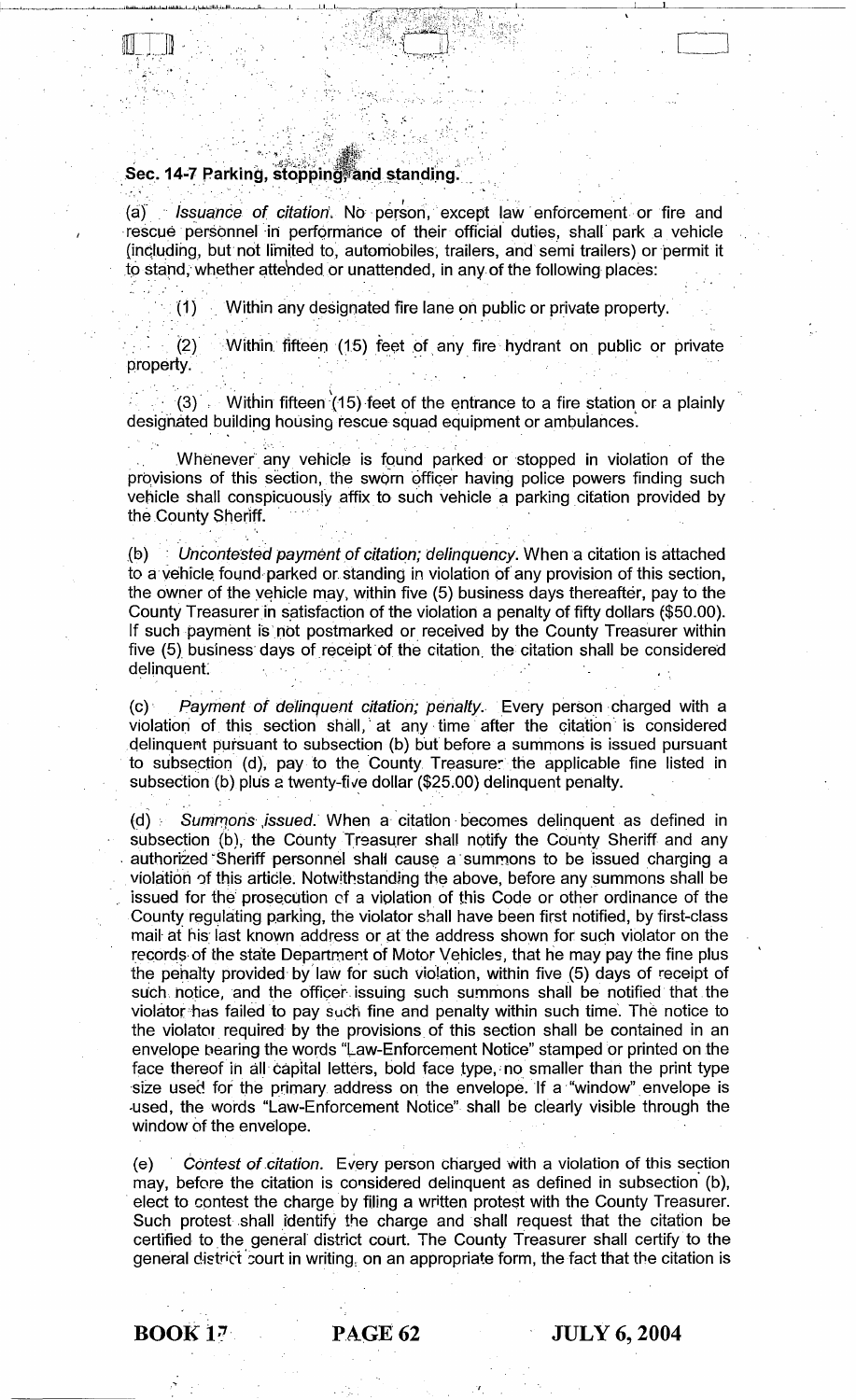contested. In both contested and uncontested cases, the defendant, if found guilty, shall pay court costs in addition to any fine imposed upon him.

I (f) Presumption. In any prqsecution charging a violation of the ordinance or regulation, proof that the vehicle described in the complaint, summons, parking ticket citation, or warrant was parked in violation of the ordinance or regulation, together with proof that the defendant was at the time the registered owner of the vehicle, as required by section 46.2-600 et seq: of the Code of Virginia, shall constitute in evidence a prima facie presumption that the registered owner of the vehicle was the person who committed the violation.

(g) Penalty. Upon conviction in general district court, the owner shall be guilty of a Class 4 misdemeanor.

\*\*\*

If any section, sentence, paragraph, term, or provision of this Ordinance is determined to be illegal, invalid, or unconstitutional by any court of competent jurisdiction or by any state or federal regulatory authority having jurisdiction thereof, such determirlation shall have no effect on the validity of any other section, sentence, paragraph, term, or provision of this Ordinance, all of which will remain in full force and effect.

# **IN RE: PUBLIC HEARING - A-04-6 - BUILDING PERMIT FEE ANIENDMENTS**

This being the time and place as advertised in the Monitor on June 23, 2004 and June 30, 2004, for the Board of Supervisors of Dinwiddie County, Virginia to conduct a Public Hearing to solicit public comment on the following matter:

Amendments to section 6-18 (Building Permit fees  $-$  generally) and Section 6-22 (Charge for re-inspection visit)· of the Dinwiddie County Code to increase· fees for building code administrative services, building permits, electrical permits, plumbing permits, mechanical permits, and re-inspection visits.

The County Administrator commented this ordinance would amend the building permit fees that the Board discussed previously in the review of the county's overall fee situations to cover the costs of services provided by Staff. She pointed out that no action could be taken tonight because fees are involved and there is a requirement to wait until the next meeting to take action. The effective date should not be initiated until August 1, 2004 to allow staff time to set the system up for the new fees.

Mr. Haraway opened the public hearing for citizen comments. There were no public comments.

Mr. Haraway closed the public hearing and commented action would be taken at the next Board meeting.

# **IN RE: CITIZEN COMMENTS**

1) David Dudley-25907 Smith Grove Road, Petersburg, VA commented he attended a Growth Management Committee meeting on June 29, 2004. He and Mrs. Barefoot were invited to stay for the meeting and during the meeting they were asked for input comments as citizens. As the meeting progressed Mr. McCray commented the future meetings should be closed to the public so they could freely discuss the needs of the County. Mr. Dudley requested that the meetings remain open to the public and that minutes be taken to keep track of what transpires. He said he also attended the GMP presentation by the National Park Service and he had some concerns with the plan. He

 $\sim$  15  $^{11}$  and

BOOK 17 pAGE 63 **JULY 6, 2004**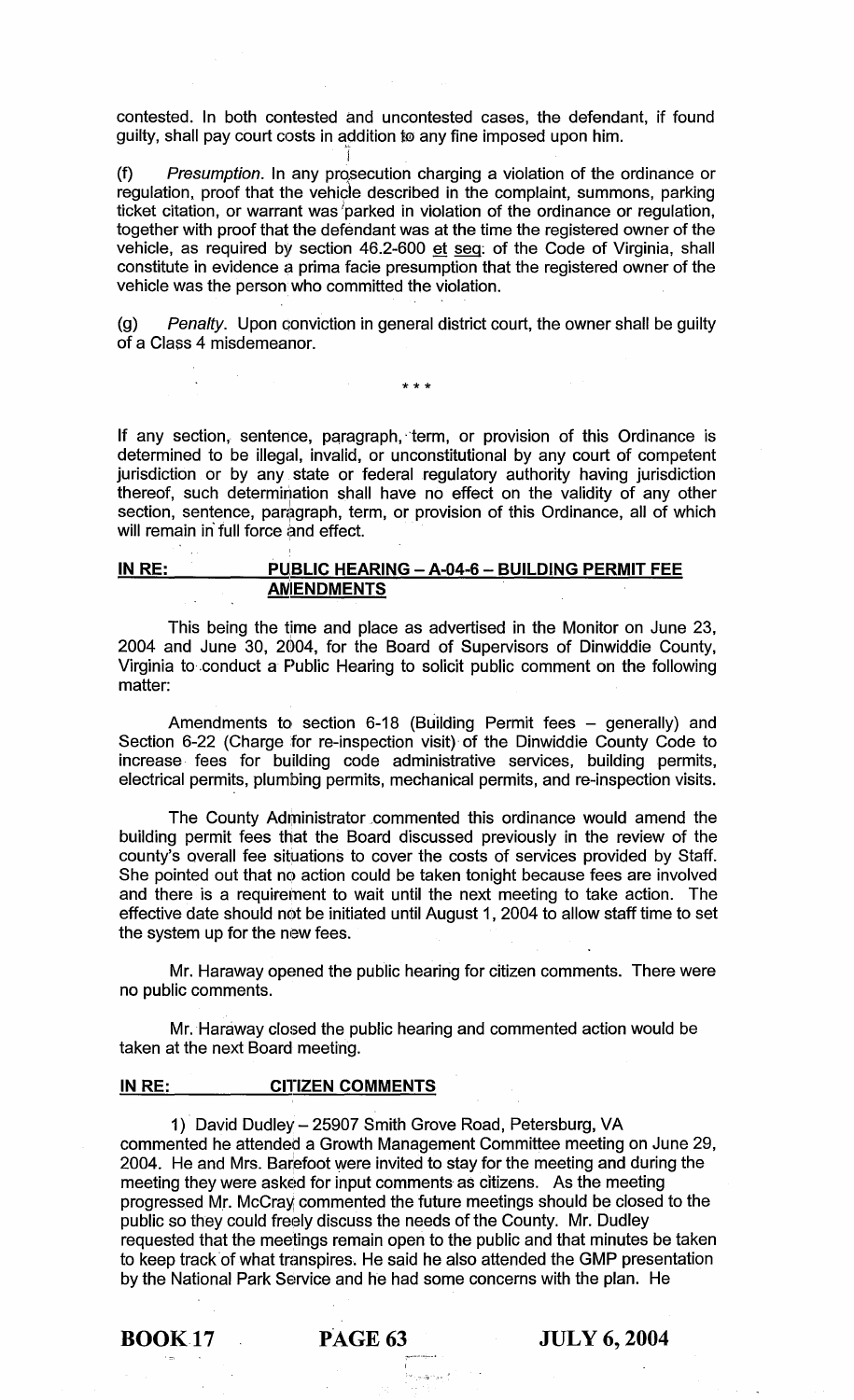requested that the Board take action to protect the battlefields in the northern end of the County. He also requested the Board's assistance for an elderly resident of the County to keep Commonwealth Gas from going through her property. Mr. Bowman asked the County Administrator if the Growth Management future meetings would be closed meetings? She replied the committee decided at the last meeting that they would be closed work sessions. Mr. Bowman commented he thought Mr. McCray had made it clear at the Growth Management meeting that the reason it was necessary to have the closed Management future meetings would be closed meetings? She replied the committee decided at the last meeting that they would be closed work sessions.<br>Mr. Bowman commented he thought Mr. McCray had made it clear at the Growt<br>

-- (-'::;~~ LJ

Mr. Bowman reported that Mrs. Jones had contacted him and asked him to act on her behalf regarding the proposed gas lines crossing her property. He met with Commonwealth Gas representatives on 3 occasions and the out come was that the landowner is going to have to deal with the legal issues. He stated he would stand behind and support her but this Board cannot legally do anything because the County does not own the property; it is privately owned. He asked legal counsel for her opinion. The County Attorney commented she would agree that in condemnation proceedings the gas company, as a public service authority, is on the same footing as a County or political subdivision of the State and the County doesn't have any standing legally. Mr. Bowman stated he would continue to work with Mrs. Jones and support her any way he could.

2) Anne Scarborough - Boydton Plank Road, Dinwiddie, VA -Addressed the following issues: ,1) Poor job descriptions advertised in the newspaper for the procurement and finance positions - should have included qualifications needed for positions. 2) Environmental technician position requested that the Board omit the storm water, soil and erosion responsibilities from duties. 3) Commented she wondered why Mr. Stone voted no to the items on the Consent Agenda at the last Board meeting. Why should she have to find out in the newspaper? She requested that the Board be more "open" with the citizens.' 4) She also stated the County needs an engineer.

3) Gloria Jones  $-25905$  Weakley Road, Petersburg, VA  $-$  requested that the Board use their prudent authority and wise judgments towards the protection, preservation and prevention of any intrusion on the historical sites in the County for future generations. Mr. Bowmen stated at the Planning Commission meeting there was some discussion regarding enacting a zoning ordinance to protect battlefields. He commented he thought it was going to be on the agenda tonight. The County Administrator stated it was going to be discussed.

4) Michael Bratschi - 23500 Cutbank Road, McKenney, VA - commented on the following issues:

a. He commented he didn't understand why the Board wrote a check to the Commonwealth Attorney for \$6,000 to do a job he was already paid to do. When constitutional officers are elected for a position they know what their salary was and they should not expect to receive any additional wages.

b. He requested that the Board fund the DARE Program for the  $3<sup>rd</sup>$  grade level and give it to the Sheriff's Department.

5) Geri Barefoot  $-7411$  Frontage Road, Petersburg,  $VA$  – requested that the Board intervene for Mrs. Jones to make sure Commonwealth Gas follows all the state laws, rules and regulations. She cited several places on the application form where they answered with false information and they trespassed on her property to do the survey. Mrs. Barefoot commented no representative from the County has been to the Crater Area Planning Meetings for the past 3 meetings. She asked the Board why they didn't have an alternate to attend the meetings because they are important. She asked why the Board has not hired an environmenta: technician to monitor the bio-solids ordinance, which was passed in February. Her other concern was the closed sessions and closed work sessions held to exclude citizens in the County. She stated the County belongs to the residents and they are interested in what happens in it. Growth is coming into the County and a civil engineer is needed.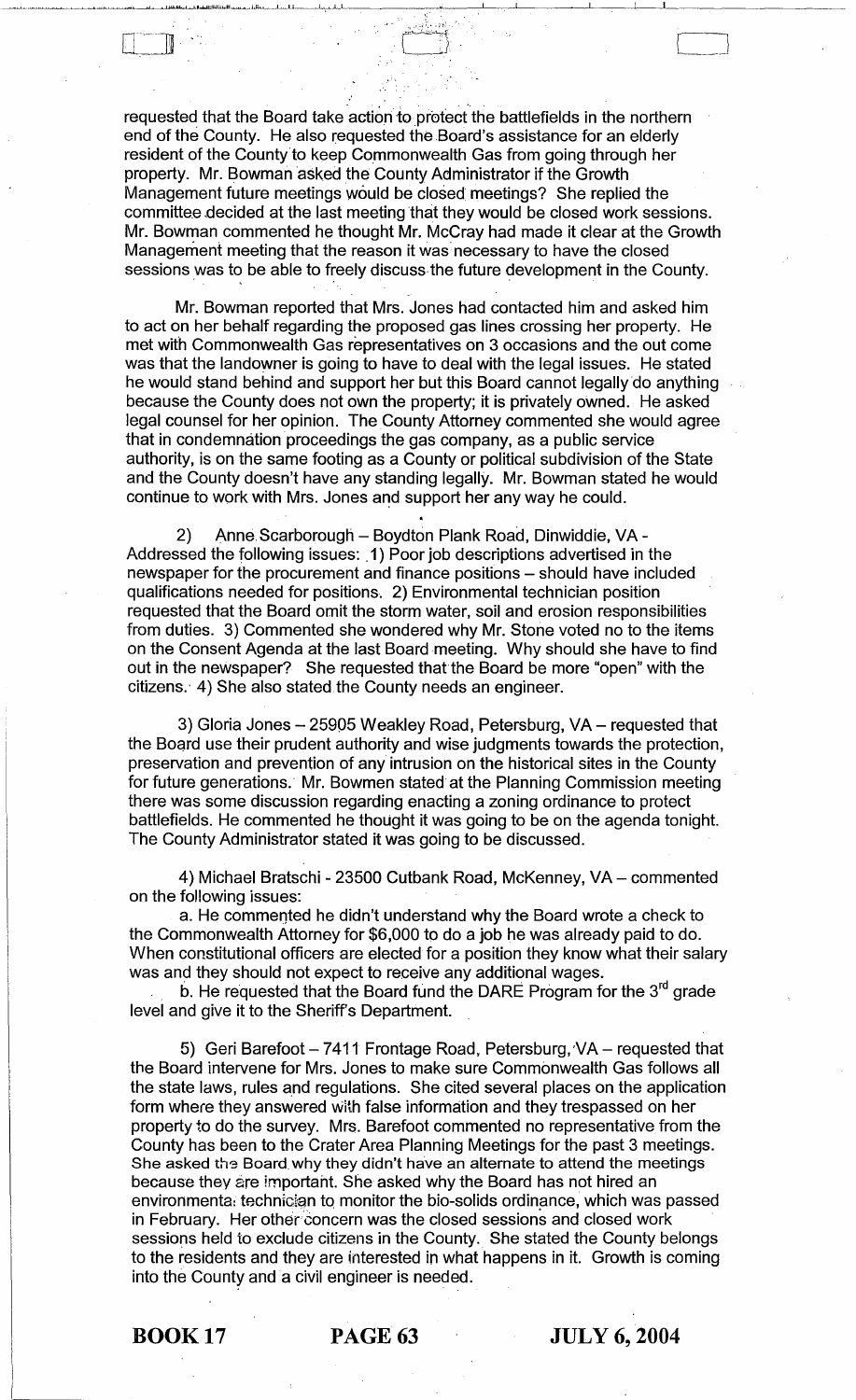-6) George Marable, III - 18501 Lakewood Drive, Dinwiddie, VA -Update on the Commonwealth Attorney's Office - George Edwards has been appointed as the Assistant Commonwealth Attorney for Dinwiddie County. He is a 20-year practitioner with a Juris Doctor degree from the University of Richmond. He stated he had an impeccable resume and would add greatly to his office and serve the County well. He expressed his appreciation to the Board for their financial assistance that was provided to his office. He commented the Board knew he requested the funds specifically for his assistant because he was about to lose her to another jurisdiction. He pointed out that his position was not full time and he did not want to lose her. The thanked the Board for providing the \$6,000 supplement which he shared in part with his assistant. He stated he received the documents from the compensation board to make a request to go full time and he assured the Board that if would be sent in this year. He commented it is good that the County has a \$12 million dollar surplus, but if held with a tight fist it does not do any good; the funds are there for a purpose, which is to make the County better and to provide the citizens with better services; and that is the common goal of us all.

# IN RE: APPOINTMENT - TIMOTHY SMITH - VIRGINIA RETREAT **BOARD**

Upon motion of Mr. Mooqy, Seconded by Ms. Moody, Mr. Stone, Ms. Moody, Mr. Bowman, Mr. Moody, Mr. Haraway, voting "Aye",

BE IT RESOLVED by the Board of Supervisors of Dinwiddie County, Virginia that Mr. Timothy Smith is hereby appointed to serve as the County representative on the Virginia's Retreat Board effective immediately.

# IN RE: AFPOINTMENT - JAMESTOWN 2007 COMMITTEE

Upon motion of Mr. Moody, Seconded by Ms. Moody, Mr. Stone, Ms. Moody, Mr. Bowman, Mr. Moody, Mr. Haraway, voting "Aye", the following persons are appointed'to serve on the Jamestown 2007 Committee:

Mrs. Gerry Jackson-Wyatt Mrs. Betty Bowen, Dinwiddie Historical Society Mrs. Michelle Olgers Mr. Billy Bain - Farmer / Extension Service Mrs. Odessa Winfield Mr Robert Bowman, Board of Suoervisor Mr. Tim Smith, Recreation Department Mrs. Barbara McKitrick, Human Resources

### IN RE: AUTHORIZATION TO ISSUE RFP FOR CONSULTANT TO . A\$SIST GROWTH MANAGEMENT COMMITTEE

The County Administrator reported as a result of the Growth Management Committee organizational meeting, the members felt outside assistance was going to be necessary to get the job done in a timely manner, especially with the limited staff in the Planning Department. She requested authorization to issue an RFP under the small purchase procedures to hire a contractual person/firm to assist the Growth Management Committee.

Upon motion of Ms. Moody, Secorided by Mr. Bowman, Mr. Stone, Ms. Moody, Mr. Bowman, Mr. Moody, Mr. Haraway voting "Aye", Administration was authorized to issue an RFP under the small purchase procedures to hire a contractual person/firm to assist the Growth Management Committee.

BOOK 17 PAGE 64 JULY 6, 2004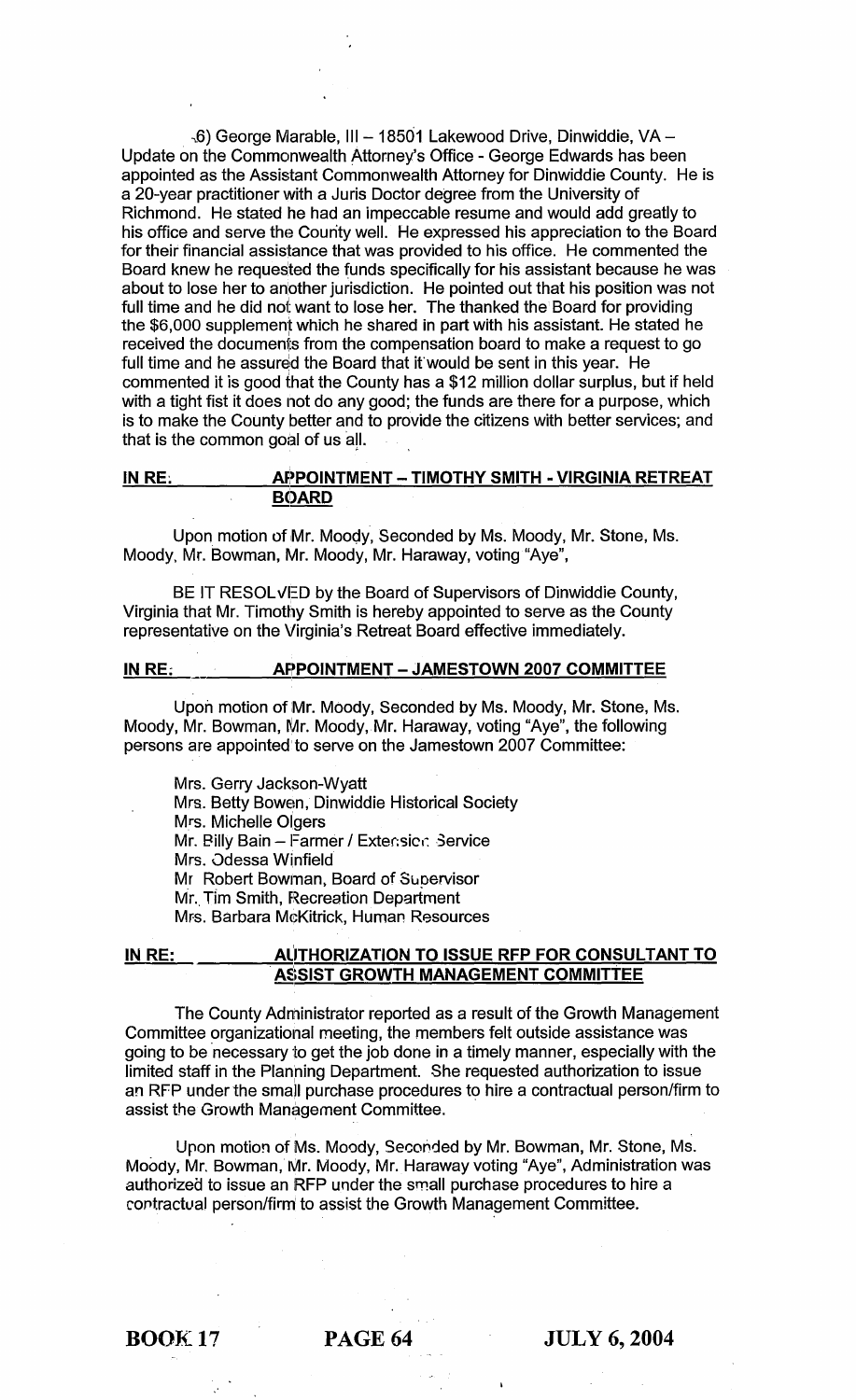| $\mathbf{y}^{\prime}$ , $\mathbf{y}^{\prime}$ |                                                                                                                                                                                                                                                                                                                                  |
|-----------------------------------------------|----------------------------------------------------------------------------------------------------------------------------------------------------------------------------------------------------------------------------------------------------------------------------------------------------------------------------------|
| IN RE:                                        | <b>COUNTY ADMINISTRATOR COMMENTS</b>                                                                                                                                                                                                                                                                                             |
|                                               | 1) Three reservations have been made at the Homestead for the Virginia<br>Association of Counties' Annual Conference in November. Mrs.<br>Ralph asked how many of the Board members wanted to attend the<br>conference this year so additional reservations could be made. The<br>Board responded they would all like to attend. |
| 2)                                            | The working draft for the GIS fees for services was enclosed in the<br>Board packets. The County Administrator said it was provided to them<br>for comment but Mr. Thompson would be presenting the information at<br>the July 20 <sup>th</sup> meeting and if they had any comments, ideas or<br>suggestions to let staff know. |
| IN RE:                                        | <b>REQUEST TO USE FUNDS FROM REMOVAL OF TREES</b><br>FOR PURCHASE OF ROCK DUST - COUNTY WALKING<br>TRAIL                                                                                                                                                                                                                         |

The County Administrator commented there is a request from Mr. Gene Jones, Director of Buildings and Grounds to purchase some rock dust for the walking trail behind the Courthouse. Williams Logging removed the trees blown down by Hurricane I sabel behind the courthouse and refunded the County \$1,830.33 for the logs sold. She commended Mr. Jones for the good job he has done and requested authorization to use a portion of the money to purchase the rock dust for the trail.

Upon motion of Mr. Bowman, Seconded by Ms. Moody, Mr. Stone, Ms. Moody, Mr. Bowman, Mr. Moody, Mr. Haraway, voting "Aye",

BE IT RESOLVED by the Board of Supervisors of Dinwiddie County, Virginia that the Director of Buildings and Grounds was authorized to use a portion of the \$1,830.33 to purchase rock dust for the walking trail behind the Courthouse.

# IN RE: BOARD MEMBER COMMENTS

Mr. Bowman commented when the High Speed Rail representatives were here they told the Board they would get back to us regarding the road closures, number of crossings, the impact on the battlefields in the County, and an alternative route from Alberta to Stony Creek. He requested that Administration write a letter to let them know we are expecting them to get back to us and if they don't we will be contacting our representatives in Congress.

<u>Mr. Moody</u> stated he had a community meeting Thursday June  $24<sup>th</sup>$  but he was unable to attend it because his son had a dirt bike accident and had a concussion. He said he appreciated all the staff and citizens' thoughts and prayers during that time. He said Staff covered the meeting and everything went well.

Mr. Haraway requested that one representative from staff attend the VACo meeting at the Homestead, and instructed staff to add a reservation to the list.

## IN RE: CLOSED SESSION

Mr. Stone stated I move to close this meeting in order to discuss matters exempt under section:

> §2.2-3711 A. 1 of the Code of Virginia - Personnel Matters -County Administration, Environmental Technician; and Animal Control

§2.2-3711 A. 3 of the Code of Virginia - Acquisition of Property

BOOK 17

 $\Box$ 

PAGE 64 JULY 6, 2004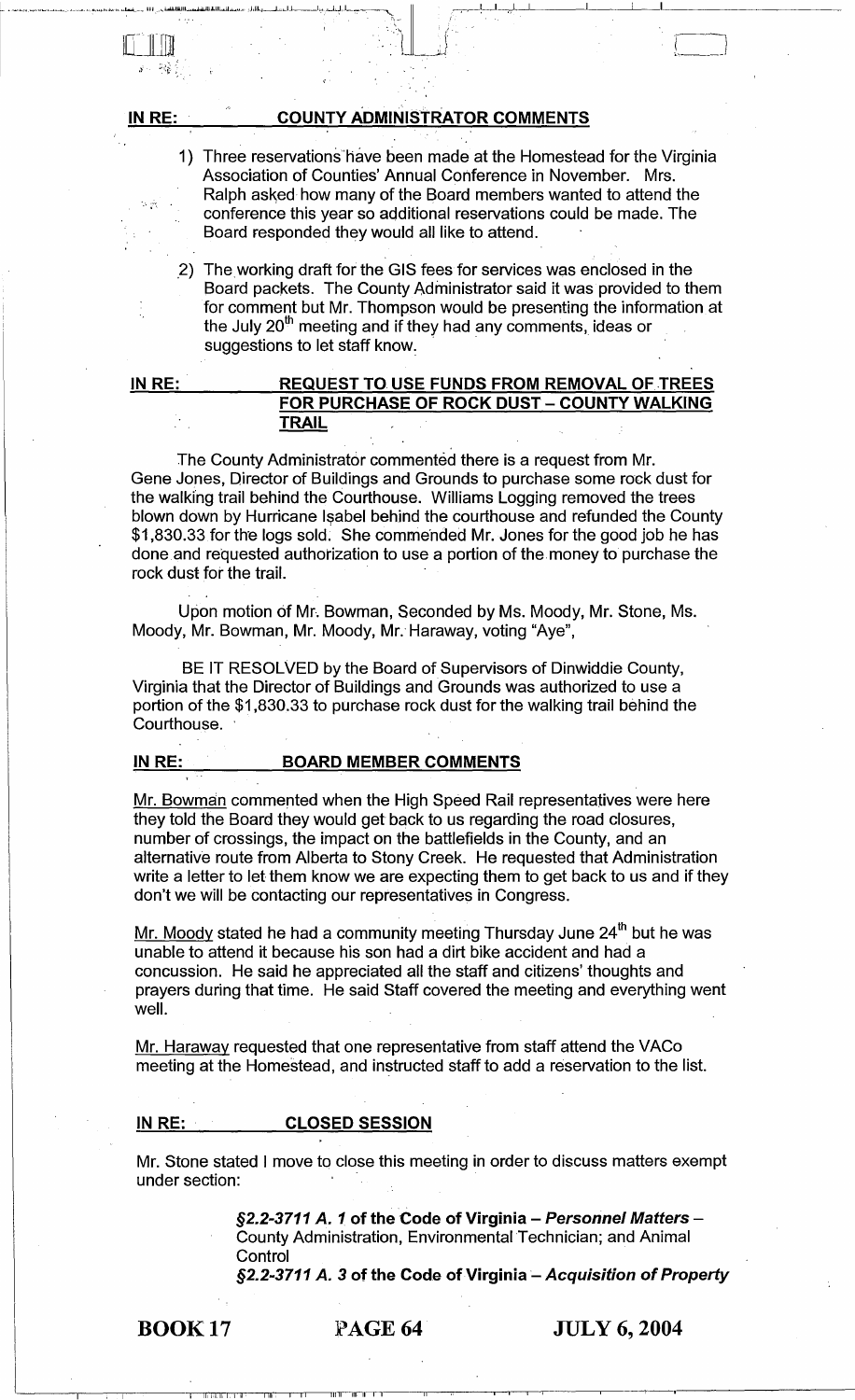# §2.2-3711 A. 7 of the Code of Virginia - Consultation with Le**gal Counsel** – ∟ତ୍ତୁରା fees

Ms. Moody seconded the motion. Mr. Bowman, Ms. Moody, Mr. Stone, Mr. Moody, Mr. Haraway, voting "Aye", the Board moved into the Closed Meeting at 9:40 P.M.

The meeting reconvened into Open Session in the Board Meeting Room at 11:20 P.M.

# IN RE: CERTIFICATION

Whereas, this Board convened in a closed meeting under:

§2.2-3711 A. 1 of the Code of Virginia - Personnel Matters -County Administration, Environmental Technician; and Animal **Control** 

 $\S$ 2.2-3711 A. 3 of the Code of Virginia - Acquisition of Property §2.2-3711 A. 7 of the Code of Virginia - Consultation with Legal Counsel - Legal fees

And whereas, no member has made a statement that there was a departure from the lawful purpose of such closed meeting or the matters identified in the motion were discussed.

Now be it certified, that only those matters as were identified in the motion were heard, discussed or considered in the meeting.

Upon motion of Mr. Moody, Seconded by Ms. Moody, Mr. Bowman, Ms. Moody, Mr. Stone, Mr. Moody, Mr. Hargway. voting "Aye", this Certification Resolution was adopted.

# IN RE: AUTHORIZATION TO INCREASE SHERIFF'S DE:PARTMENT BEGINNING SALARY - LAW ENFORCEMENT & COURTROOM SECURITY

Upon motion of Mr. Moody, Seconded by Mr. Stone, Mr. Bowman, Ms. Moody, Mr. Stone, Mr. Moody, Mr. Haraway, voting "Aye",

BE IT RESOLVED by the Board of S'Jpervisors of Dinwiddie County, Virginia that the Board will provide a one-time supplement to increase the beginning salaries for Law Enforcement, Corrections and Courthouse Security Officers to \$26,000, effective December 1, 2004 until these officers are regraded and funded by the Compensation Board.

# IN RE: INFORMATION IN BOARD PACKET OR DISTRIBUTED

1. News Release - Dinwiddie County Receives Strong 'A' Rating From All Three National Rating Agencies.

2, Letter of Appreciation from Marguerita Ragsdale for Resolution.

3. Letter from Planning Commission regarding its position on the proposed High Speed Rail for Dinwiddie County.

4, Memo from Planner regarding the feasibility of connecting to and extending water line from Alberta to McKenney.

- 5. Virginia's Retreat 2003 annual report.
- 6. Board of Forestry letter regarding protection of Virginia's forestland.
- 7. Appomattox Regional Library report.
- 8. Memo from Commissioner of the Revenue regarding answers to assessment and licensing questions.
- 9. FOIA request from Anne Scarborough.

# BOOK 17 PAGE 65 JULY 6, 2004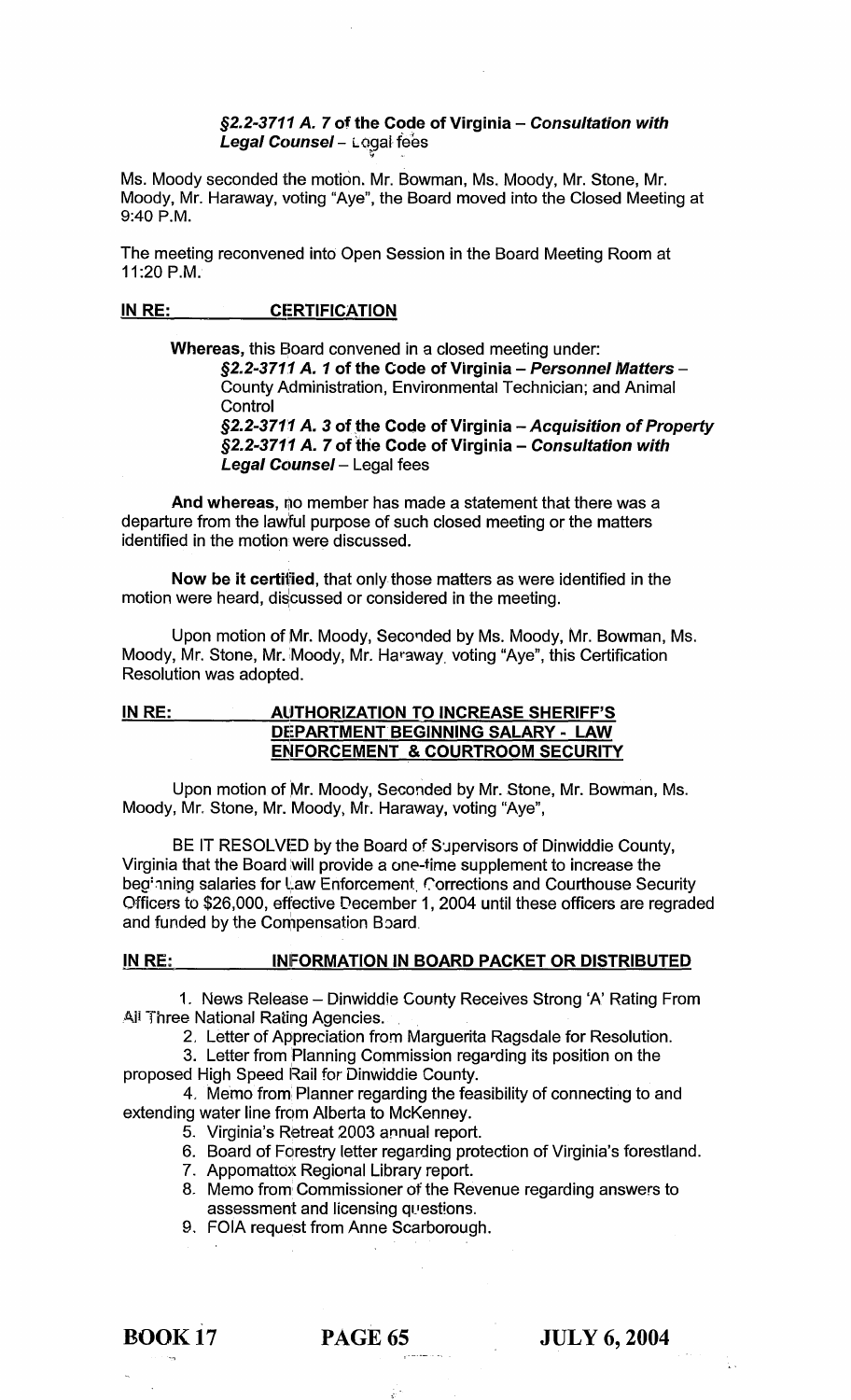# **IN RE: ADJOURNMENT**

Upon Motion of Mr. Moody, Seconded by Ms. Moody, Mr. Stone, Ms . Moody, Mr. Bowman, Mr. Moody, Mr. Haraway voting "Aye", the meeting adjourned at 11:25 P.M. to be continued until 5:00 P.M. on Thursday, July 8, 2004 for a Closed Session for Personnel matters.

 $\mathcal{U} \, \triangleleft \,$ Donald L. Haraway Chairman

--~~ -- [

11

ATTEST: *( بالمعدل) A*TTEST:<br>·· Wendy Weber Ralph County Administrator

labr

.~

.'

!,

 $\frac{1}{\sqrt{2}}\left( \frac{1}{\sqrt{2}}\left( \frac{1}{\sqrt{2}}\left( \frac{1}{\sqrt{2}}\left( \frac{1}{\sqrt{2}}\left( \frac{1}{\sqrt{2}}\left( \frac{1}{\sqrt{2}}\left( \frac{1}{\sqrt{2}}\left( \frac{1}{\sqrt{2}}\left( \frac{1}{\sqrt{2}}\right) -\frac{1}{\sqrt{2}}\left( \frac{1}{\sqrt{2}}\left( \frac{1}{\sqrt{2}}\left( \frac{1}{\sqrt{2}}\left( \frac{1}{\sqrt{2}}\right) -\frac{1}{\sqrt{2}}\left( \frac{1}{\sqrt{2}}$ 

**JULY 6,2004**